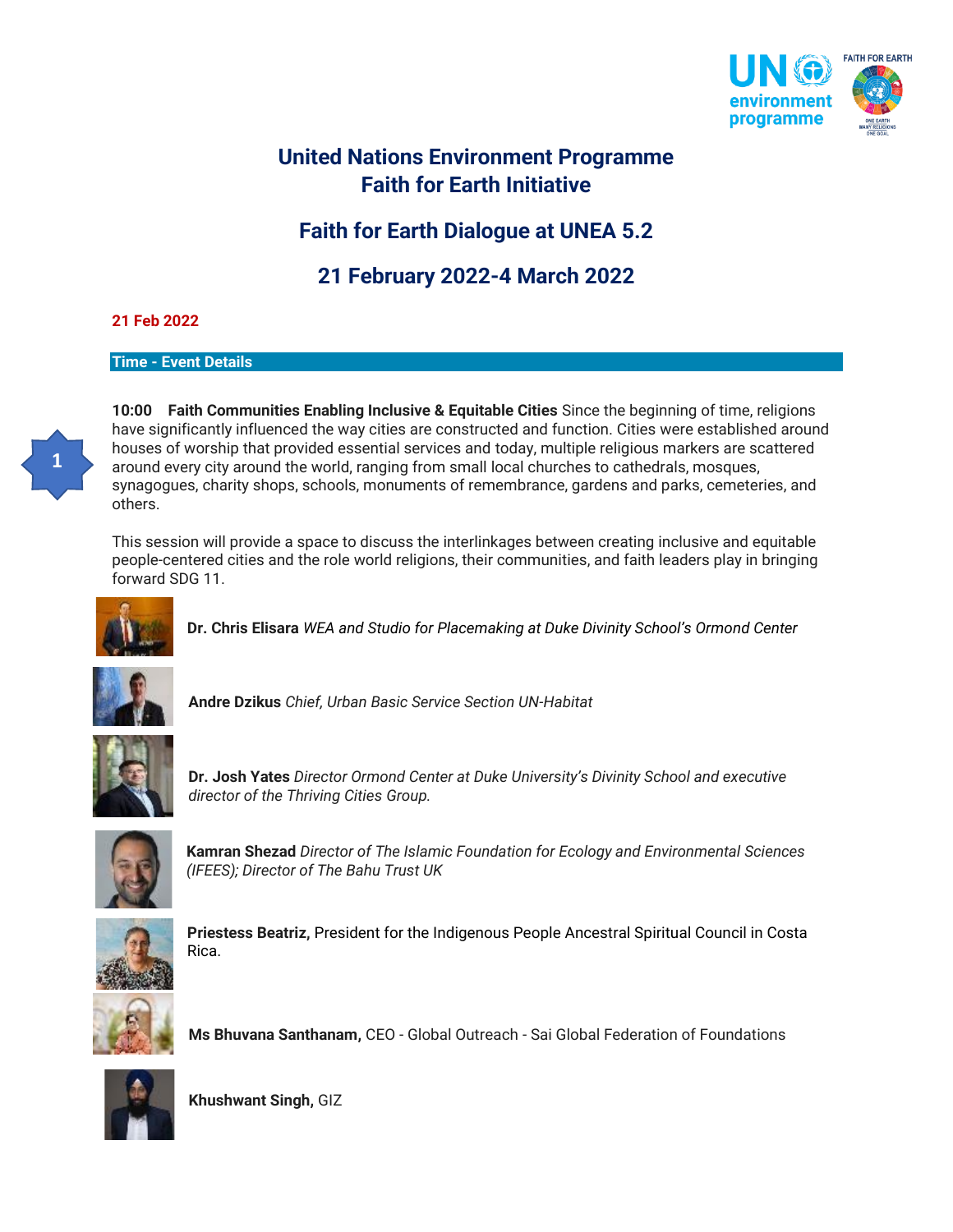

**14:00 Official high-level Launch of the Faith for Earth Dialogue at UNEA 5.2** Join the Executive Director of UNEP and the President of UNEA along with eminent faith and interfaith leaders in their address at the opening session. The role of faith actors is it an add-on or is it a strategic approach? What has worked and what needs to happen? Can religions come together unified in their call for a better future for humanity based on spiritual and moral responsibilities towards our only planet?



**Inger Andersen –** *UN Under Secretary General and Executive Director of UNEP*



**H. E. Dr. Hans Brattskar** - Special Envoy at the Ministry of Climate and Environment of Norway



**Cardinal Peter Turkson** *The first Prefect of the Dicastery for Integral Human Development*



**Don de Silva** *Buddhist leader and ex director at UNEP*



**Dr. Husna Ahmad** *Executive Director of Global One*

**Stephen Avino** *Executive Director of the Parliament of World's Religions*



**Archbishop Prof. Dr. Thomas Schirrmacher** *Secretary General of the World Evangelical Alliance*

**Prof. Dr. Azza Karam** *Secretary General of Religions for Peace*



**Judge Mohamed Abdelsalam**, Secretary General of the Higher Committee of Human Fraternity



**H. H. Sadhguru TBC***A Yogi, Mystic & Visionary - Founder of Isha Foundation*



**Rabbi David Rosen** *American Jewish Committee, International Director of Interreligious Affairs*



**Iyad Abumoghli** *Director - Faith for Earth at UNEP*

**2**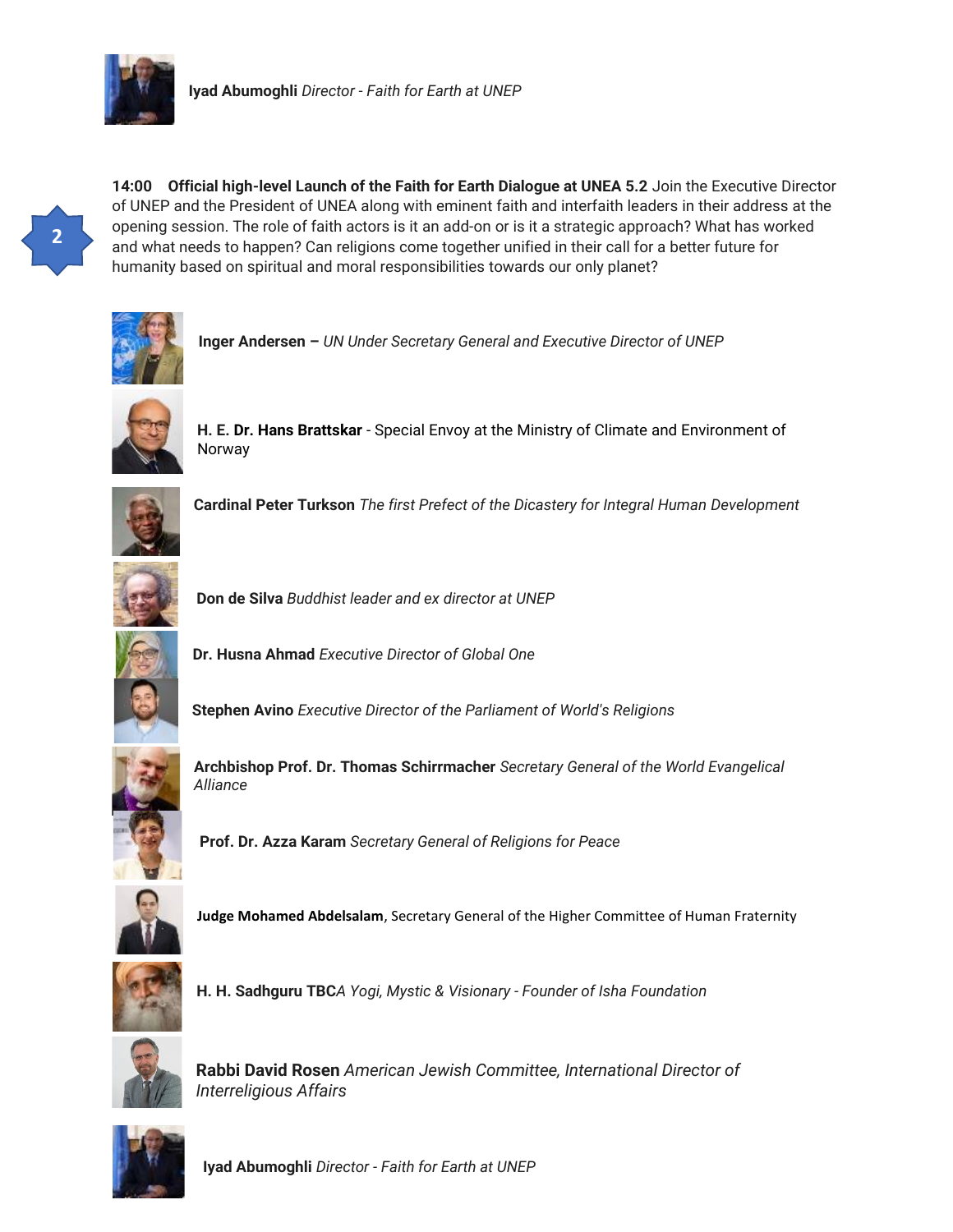- **16:00 Launch of Online Courses** During this session the following online learning courses will be presented:
	- UPEACE, LWF, ISCREB and Faith for Earth, KAICIID's joint e-learning course Engaging Faith Actors to Support the Implementation Process of the Sustainable Development Goals (SDGs).
	- Faith for Earth and KAICIID's 8 thematic online courses called Faith, Environment and Climate Change focusing on the intersection of faith and various aspects of environmental sustainability.
	- Yale FORE and Coursera's free Massive Open Online Courses (MOOCs) titled Religions and Ecology: Restoring the Earth Community.



**Mary Evelyn Tucker** *Co-Chair of Yale Forum on Religion and Ecology*

**Armen Rostomyan** *Senior Programme Manager KAICIID*



**Euan Mccartney** *Associate Programme Management Officer, UNEP Faith for Earth* 

**Gayatri Raghwa** *Education Specialist, UNEP India Office UN Environment Programme*



**Iyad Abumoghli** *Director - Faith for Earth at UNEP*



**17:30 Faith for Earth: A Call for Action** A quick look at the uptake of the book by different religious organizations as well as discuss ways and means to strengthen it by discussing with scientific institutions its adoption as a global resource in educational institutions as a resource book, while digitizing some relevant training courses emanating from its different chapters.



**Mary Evelyn Tucker** *Co-Chair - Yale Forum on Religions and Ecology*



**David Hales** *Chair of the Climate Action Group at the Parliament of world's Religions*



**Tatiana Brailvskaya** *Author and Executive Editor*



**Kusumita Pedersen** *Chair Interfaith Center of New York and Trustee Parliament of the World's Religions*

**Michael Trice** *Director – The Center for Ecumenical and Interreligious Engagement and founder of Religica*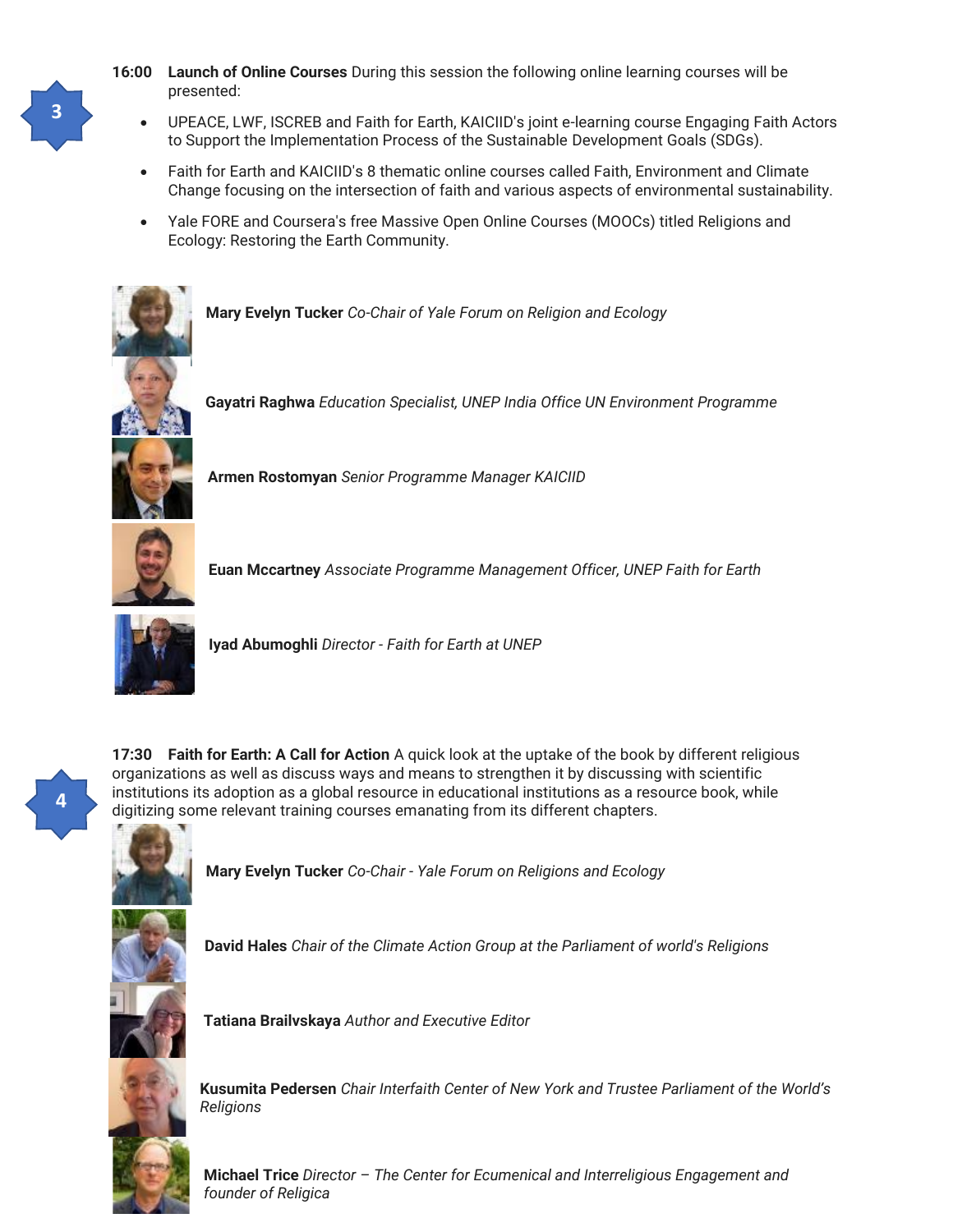



**Imam Saffet A. Catovic** *ISNA Office for Interfaith and Community Alliances (IOICA) and Chair of Climate Action at PoWR*



**[Laurel Kearns,](http://www.drew.edu/directory/?q=email:&utm_source=FIL_Email_Footer&utm_medium=email&utm_campaign=FIL%2BEmail%2BFooter)** Professor of Ecology, Society, and Religion - [Drew Theological School](https://www.drew.edu/theological-school/our-faculty-inspiring-leaders/?utm_source=FIL_Email_Footer&utm_medium=email&utm_campaign=FIL%2BEmail%2BFooter)



**Ursula Goodenough,** *Professor of Biology Emerita at Washington University*

# **22 Feb 2022**

### **Time Event Details**



**14:00 The Role of Accredited Faith-based Organisations** FBOs accredited with UNEP can effectively engage in the design and implementation of UNEP global programs and initiatives. As Civil Society Organizations, they play a central role in providing expertise and scientific knowledge, informing local needs and opinions, as well as identifying and assessing the "on the ground" realities of policy decisions. This session aims to explore the role that accredited faith-based organisations need to play in multilateral environmental negotiations.



**Aurora Cheung** *Civil Society Unit at UNEP*



**Gorden Simango,** *Director, Liaison Office to the African & Advocacy All African Conference of Churches (AACC)*



**Peter Aburi** *Baha'i International Community*



**Rev. Dr. Rachel Mash** *Anglican Consultative Council*



**Dr. Husna Ahmed** *Global One 2015*



**Henrik Grape** *World Council of Churches*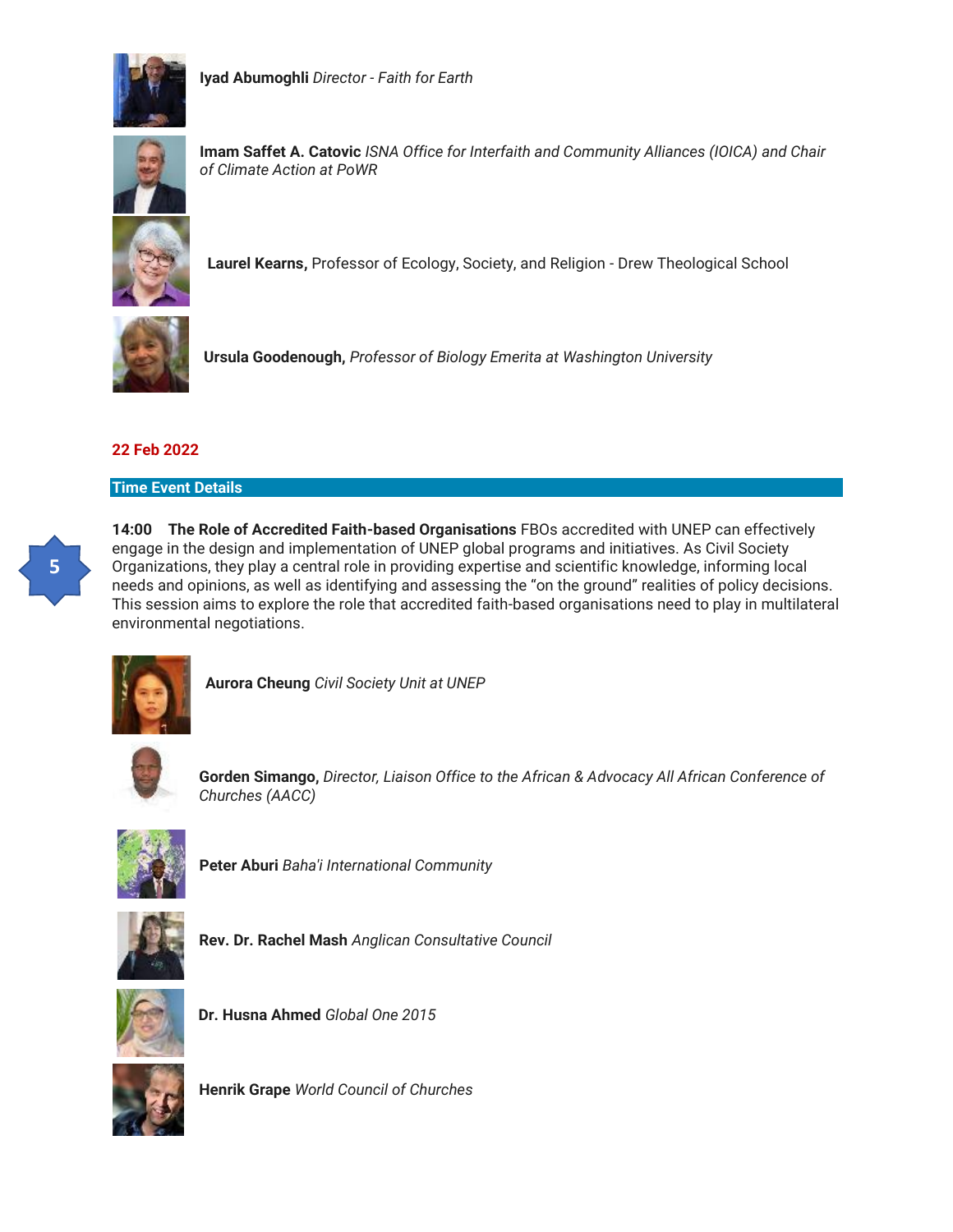

**16:00 Grassroots Interfaith Action for Climate Justice** The purpose of this session is to facilitate a space for dialogue and exchange of views about climate impacts and practical actions FBOs can take to address them and promote an interfaith collaboration and inclusive perspective to climate action.



Niklas Hagelberg (UNEP)

Kanyinke Sena, (Indigenous Peoples of African Coordinating Committee - IPACC)



Rev. Dr. Rachel Mash, (Green Anglicans)



Dr. Sophie Robé (FIIND Impact Foundation)

Karina Soemarwoto FIIND Impact Foundation

Dr. Sophie RobéCEO of FIIND Impact Beth RoachCo-founder of Alliance of Native Seedkeepers Meryne WarahCo-facilitator and coordinator of GreenFaith

## **23 Feb 2022**

## **Time Event Details**

**7**

**16:00 Working Group on Biodiversity and Ecosystem Restoration.** This session aims to facilitate a space for dialogue and exchange of views, ideas, and practices on biodiversity protection and ecosystem restoration related issues and activities and promote interfaith collaboration and inclusive perspectives to ecosystems restoration.



**Gopal Patel** *Director of BhumiGlobal*



**Chantal Elkin** *Head of the Beliefs & Values Programme at WWF*

**Andrew Schwartz** *Center for Earth Ethics* 



**Laura D'Arcy,** *Trillion Trees*



**Sheren Sestra**, WWF Nepal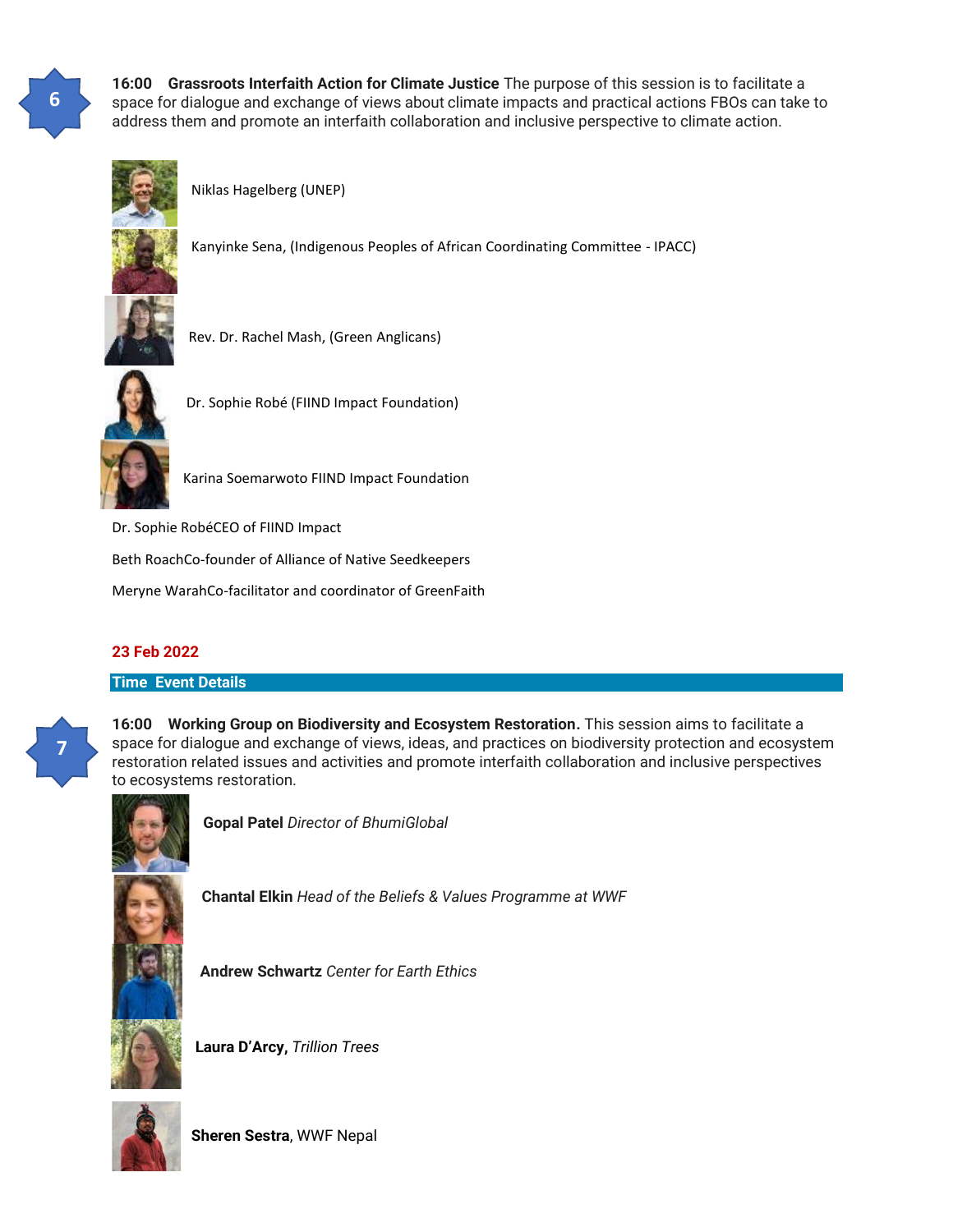

**Tom Barasa**, Kenya

**Sonja Ohlsson**, Brahma Kumaris

**24 Feb 2022 Time Event Details**



**14:00 Faith for Earth Youth Coalition: UK Youth Council** Launch of the UK Youth Council under the Faith for Earth Coalition.



**Saba Yasin** *Climate Action Project Officer, Islamic Help*

**Imam Habib Khan** *'Religious Advocate of the Year', British Muslim Awards 2020*



**Finn Pierau** *MSc, Sustainable Consumption*

**Edward Sonin** *Youth Climate Activist*

**Devena Chouhan** *Youth Co-ordinator at Hindu Climate Action*



**Rachel Mander** *Founder and Campaigns Lead, YCCN (Young Christian Climate Network) - Strategy Development Officer, A Rocha International*



**Amran Mohamed** *Faith For Climate Youth Ambassador*



**Sanaa Pasha** *Coming sooon*

**Jasmeet Kaur** *Youth Ambassador, EcoSikh UK*

**Lucy Plummer** *Soka Gakkai International UK and Religions for Peace UK Interfaith Youth Network*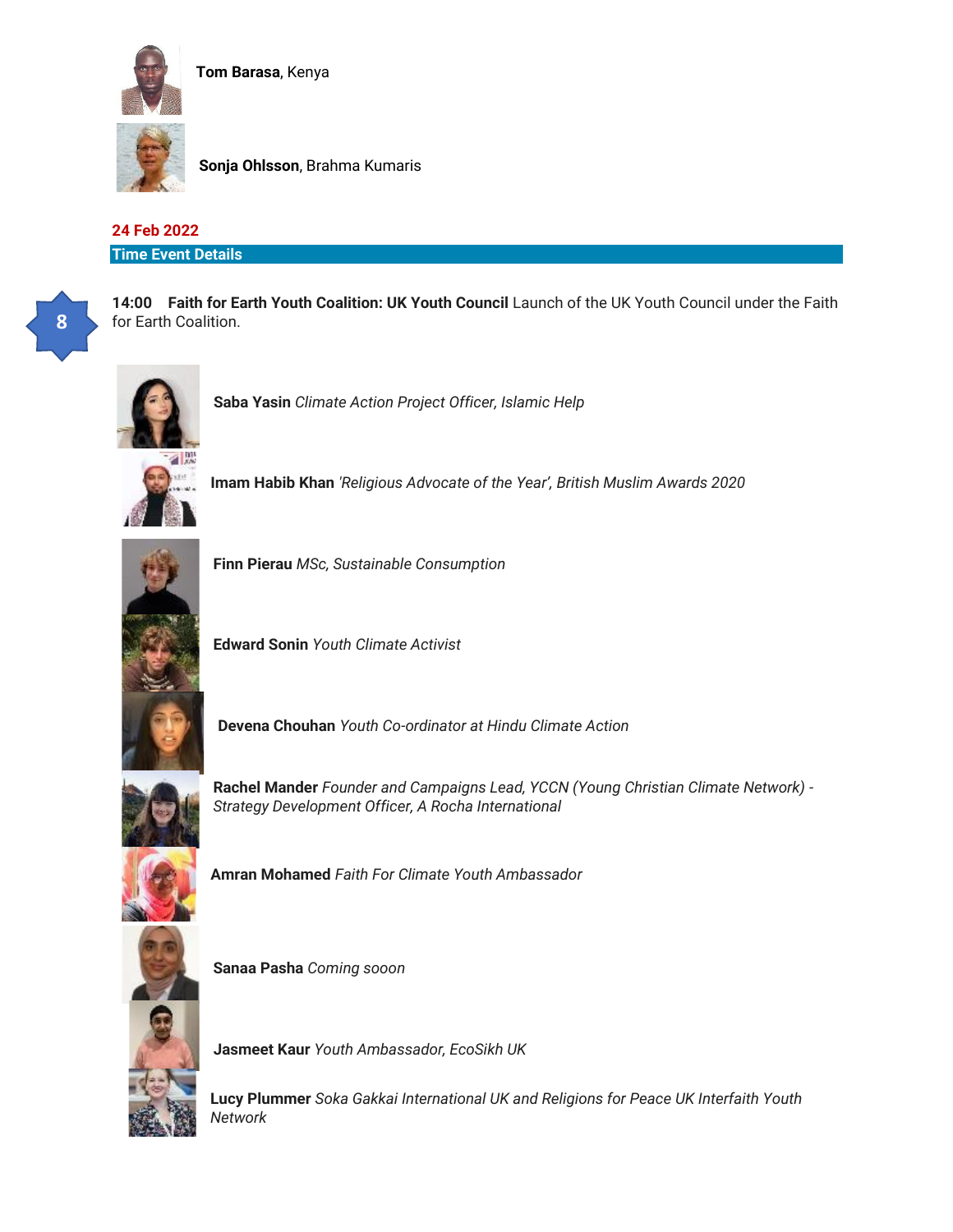

**10**

**16:00 Freedom of Religion & Belief: Climate Change and FoRB: Protecting our Environment and Needs of All** This Dialogue will provide parliamentarians, faith leaders and influencers and civil society actors space to look together at the relationship between FoRB and climate change. It will explore the role that each can play in ensuring that the needs of all unempowered groups are addressed and how these can be integrated into national (city, town and village-wide) climate adaptation and mitigation strategies. It will also explore the steps that need to be taken to address the existing discrimination against religious or belief communities that make them more susceptible to climate vulnerability.



**John Knox** *Former UN Special Rapporteur on Human Rights and the Environment*



**Iyad Abumoghli** *Director of Faith for Earth*



**Catherine Thane** *International Panel of Parliamentarians for FoRB*



**Archbishop Mark MacDonald** *Indigenous Archbishop of the Anglican Church in Canada*

**17:30 Innovation Expo** A demonstration of innovative and creative projects by faith-based organisations around the world with the potential to scale climate solutions.



**Suzanne Deering** *Manager Partnerships at Terrae Vitae*



**Arianne Neele** *Soil Expert & Product Developer at Terrae Vitae*



**Petra Wadström** *Solvatten*



**Runa Ray** *Fashion designer and environmentalist*



**Brennan VanDyke** *Chief, Capacity Development and Innovation Branch - Science Division of UNEP*



**Peter Nitschke** *Global Director of Community Partnerships - Plastic Bank*



**Mary Githiomi** *Team Leader at International Aid Services – Kenya*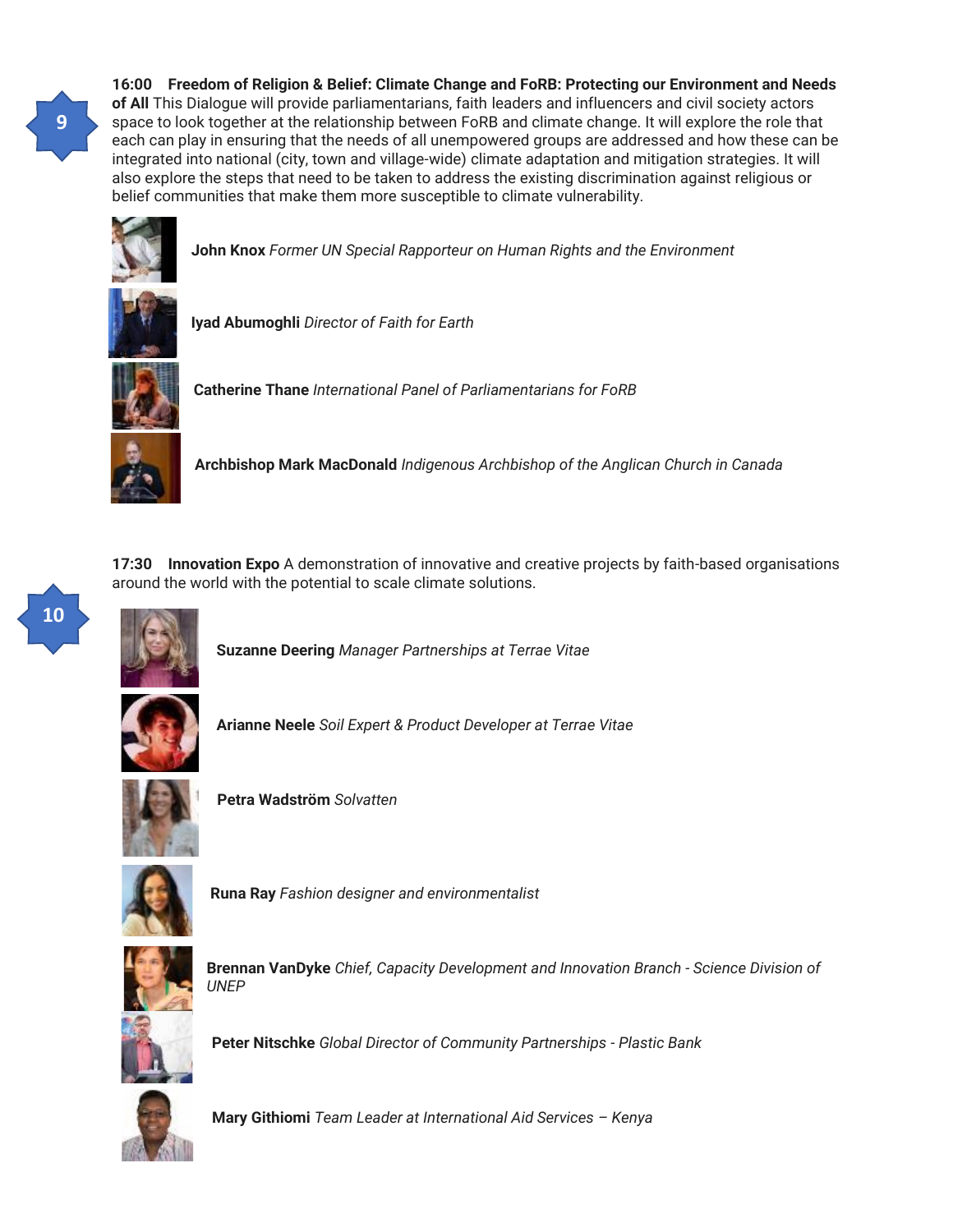## **25 Feb 2022**

### **Time Event Details**

**16:00 Faith for Earth Coalition: Faith-Science Consortium** This session seeks to discuss the nexus of religion/faith and science and its definition for the purpose of the Faith Science Consortium within the Faith for Earth Coalition and identify the work plan and strategy of the Faith-Science Consortium.



**Mary Evelyn Tucker** *Co-Chair Yale FoRE*



**Esben Larson** *Director of WRI Faith and Sustainability*



**Iyad Abumoghli** *Director of Faith for Earth – UNEP*



**Ursula Goodenough** *Professor of Biology Emerita Washington University in St. Louis*



**Rev. Dr. Christopher Carter** *Department of Theology & Religious Studies University of San Diego*



**17:30 Faith, Values & Ethics in Environmental Governance** Belief systems – among which stand culture and religion – hold the potential to influence both individual behaviors, and societal norms and laws. These systems affect human's interaction with, and perception of the environment. This makes them important components and mediums for galvanizing action towards protecting the environment, with the mobilization of belief systems' forming an important backdrop in advancing environmentally conscious agendas.



**Kusumita Pedersen** *Chair of the Interfaith Center of New York and Trustee Member, Climate Action Task Force Parliament of the World's Religions – Moderator*



**Mona Polacca** *Original Caretaker - Center for Earth Ethics*



**Husna Ahmad** *Director of Global One 2015*



**Kehkashan Basu** *Founder of Green Hope and Trustee at Parliament of World's Religions*



**Rabbi Daniel Swartz** *Executive Director Coalition on the Environment and Jewish Life*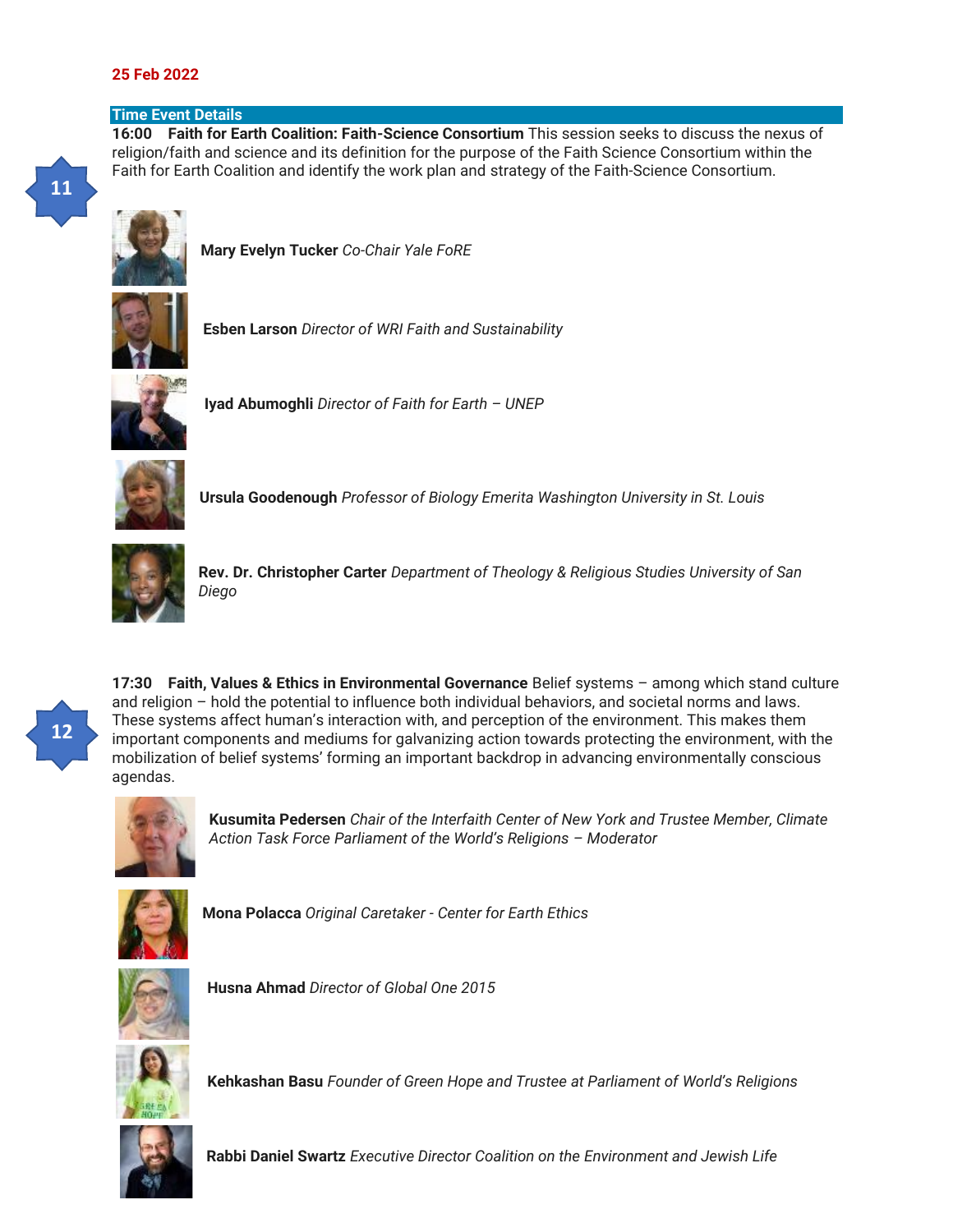

**Gauranga Das** *Director of Ecovillage*



**Daniel Perell** *Bahai International Community Representative at the UN*



**Archbishop Prof. Dr. theol. Dr. phil. Thomas Schirrmacher, PhD, DD** *Secretary General of the World Evangelical Alliance*



**Prof. Dr. Patricia Mbote** *Director - Law Division – UNEP*

# **28 Feb 2022**

# **Time Event Details**

**14:00 Strengthening Linkages Between Faith Communities and Nature-Based Solutions** Showcasing successful stories from the field, the session will focus on the perspective and role of faith actors by looking at case studies and best practises that could be replicable - addressing Indigenous knowledge, adaptation measures, partnerships/ coalition building and ecosystem restoration.



**Tim Christophersen** *Head, Nature for Climate Branch - Ecosystems Division - UNEP*



**Tom Barasa** *Consultant, WWF-Kenya*



**Jessica Troni** *Portfolio Manager, Climate Change Adaptation - UNEP*



**Rabbi Yonatan Neril** *Founder and Director of The Interfaith Center for Sustainable Development (ICSD)*



**Alvin Chandra** *Programme Management Officer at UN Environment Programme*



**Norah Norah Cherotich Ngeny** *Global Adaptation Network, UNEP*



**Jungin Hwang** *ICE Network*

**Oscar Ivanova** *Regional Liaison for the African Region, Global Adaptation Network (GAN) Climate Change Adaptation Unit (CCAU)*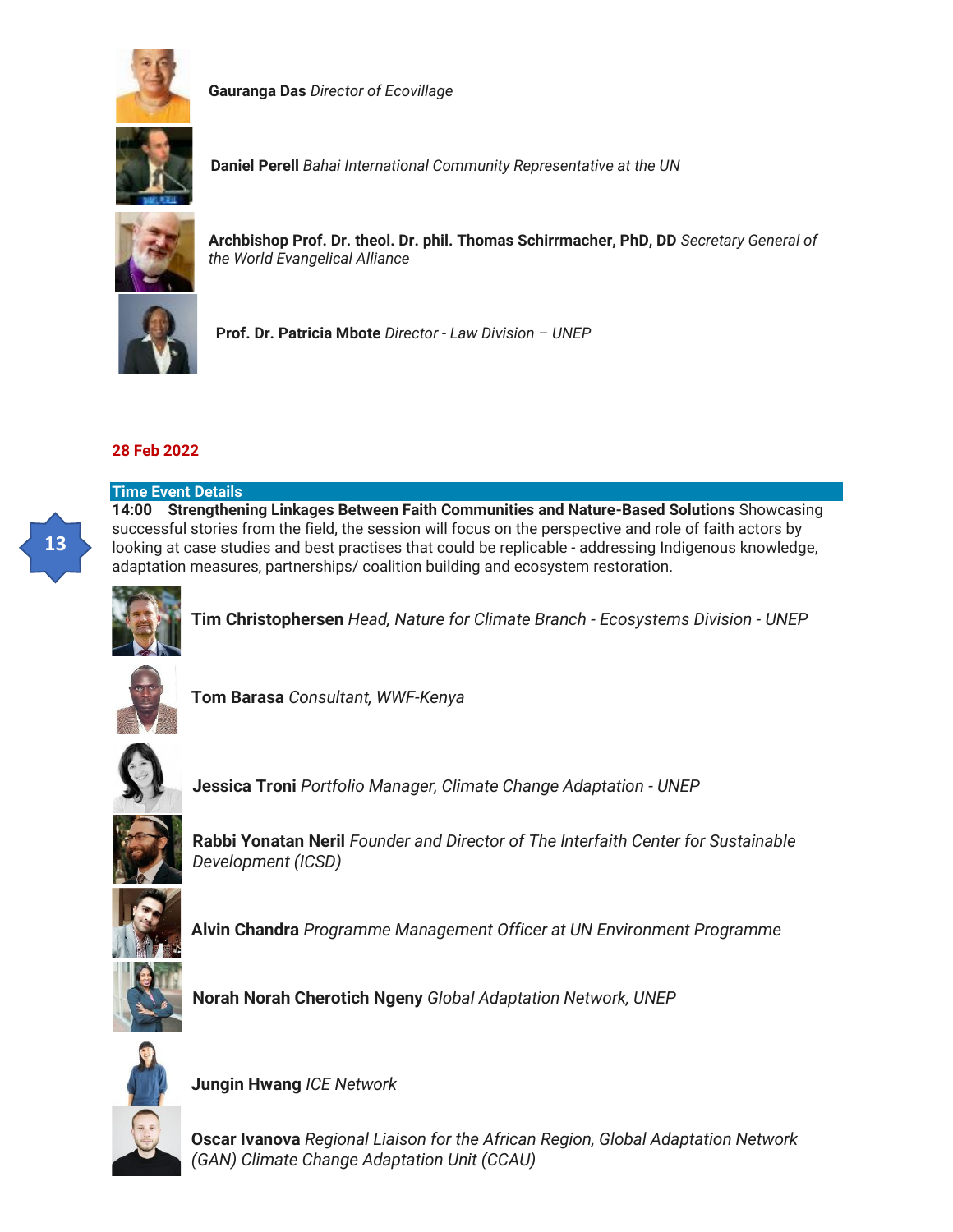

**14**

**16:00 What the World Expects from Faith-based Organisations and What We Should Do** The directors of six leading religion and ecology NGOs and initiatives will share their perspectives on the religion and ecology movement. Their work addresses the climate and environmental crises through policy advocacy, grassroots activism, sustainable lifestyles, religious education and worldviews, asset and facility management, habitat and species protection, science-policy-faith nexus integration, and more. There is a huge upswelling globally of innovative faith-based environmental programs - from religious funds in the trillions of dollars moving to sustainable investments, to on the ground forest and wildlife protection projects, to channeling vast faith-based tree planting to restore degraded natural areas, to powerful climate change advocacy and sustainable consumption initiatives.

Well organized and mobilized, the religious sector could become one of the most effective forces to address the climate and environmental crises. Over the past thirty years, researchers, environmentalists, and business and political leaders have come to understand the uniquely valuable role of religion in relation to climate change and environmental conservation. Groundbreaking work by a core of global religious environmental organizations, select high-level religious leaders, and many religious communities, has begun to harness the religious sector's enormous size and considerable power for ecological sustainability.



**Susan Hendershot** *President at Interfaith Power & Light - Session Moderator*



**Martin Palmer** *Founder and CEO of FaithInvest*



**Fletcher Harper** *Executive Director of GreenFaith*



**Rabbi Yonatan Neril** *Founder and Director of The Interfaith Center for Sustainable Development (ICSD)*



**Jakir Manela** *CEO of Hazon and Pearlstone*



**Chantal Elkin** *Head of the Beliefs & Values Programme at WWF*

**Sonam Yangchen** *Program Officer, WWF Bhutan Program*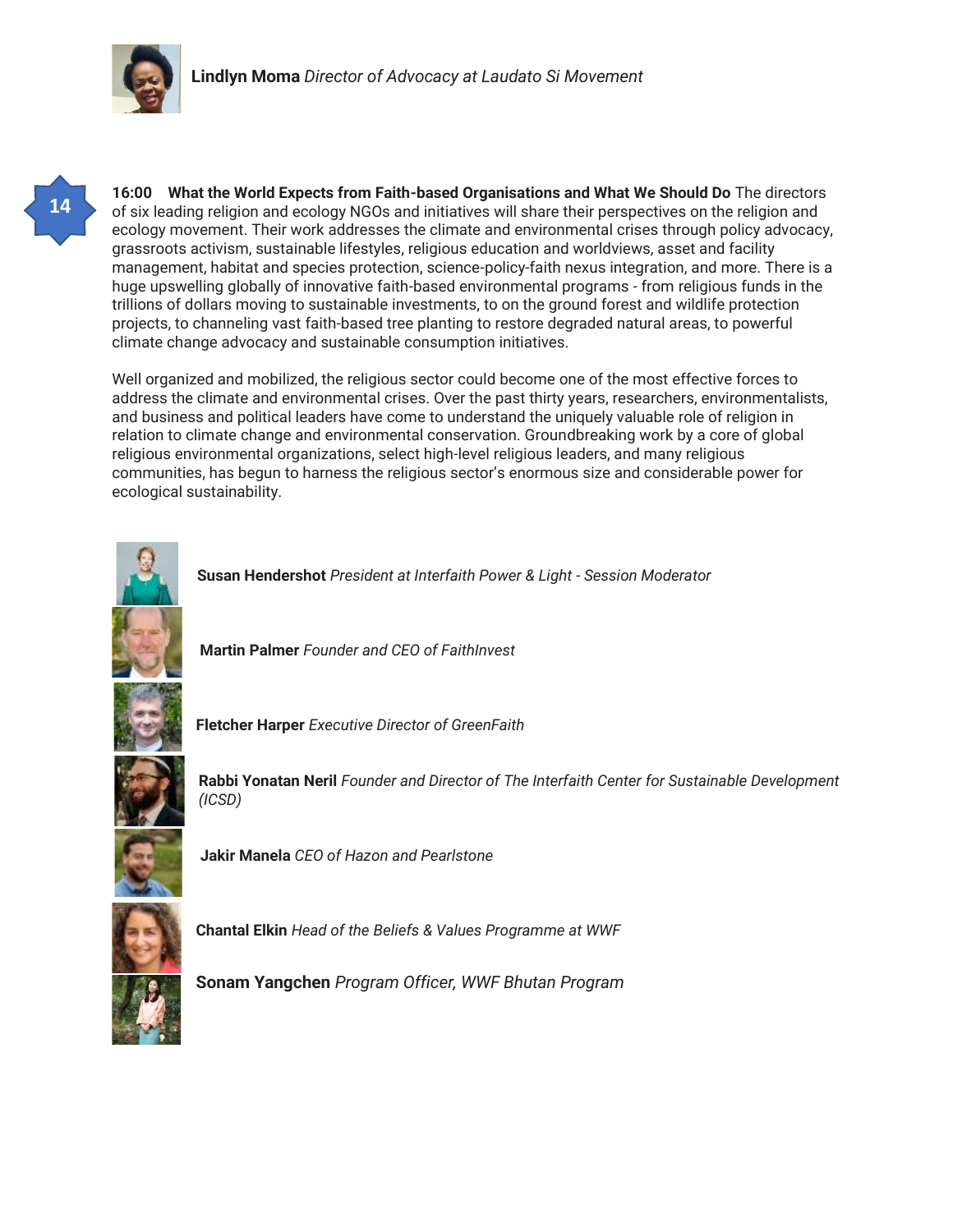### **01 Mar 2022**

### **Time Event Details**

**15**

**16:00 Local Challenges, Local Solutions: Faith Groups for Climate Action** Given the size of their influence, and the significance of their wisdom and experience, FBOs are key stakeholders in helping to ensure a livable planet for all. To realise their full potential, it is essential to engage and support faith actors through capacity-building activities, which includes education, grassroots coordination and support for taking plans to scale, locally, regionally, nationally and globally. This session seeks to explore the ways in which faith-based organisations can leverage on support from the Faith Plans Programme and the Faith for Earth National Coordination Hubs.



**Daniel Eror** *URI Global Trustee - President Youth for Peace, Bosnia and Herzegovina.*

**Dr. Lorna Gold** *Movement Building FaithInvest*

**Allen Ottaro** *Executive Director Catholic Youth Network for Environmental Sustainability in Africa*

**Lauren Van Ham** *Climate Coordinator United Religions Initiative (URI)*

**Catherine Devitt** *Faith Plans Programme Manager FaithInvest*

**Iyad Abumoghli** *Director - Faith for Earth at UNEP*

### **17:30 Interfaith Rainforest Initiative (IRI)**

Religions in Action for the Protection and Restoration of Forests: Lessons from the Interfaith Rainforest Initiative in Brazil, Colombia, DRC and Peru



**Inger Andersen –** *UN Under Secretary General and Executive Director of UNEP* **Blanca Echeverry** *National Facilitator, Interfaith Rainforest Initiative Colombia*



**Carlos Vicente** *National Facilitator, Interfaith Rainforest Initiative Brazil*



**Laura Vargas** *National Facilitator, Interfaith Rainforest Initiative Peru*



**Rev. Matthieu Bonketo** *National Facilitator, Interfaith Rainforest Initiative Peru*



**Dr. Jane Goodall** *Founder, Jane Goodall Institute by Video*

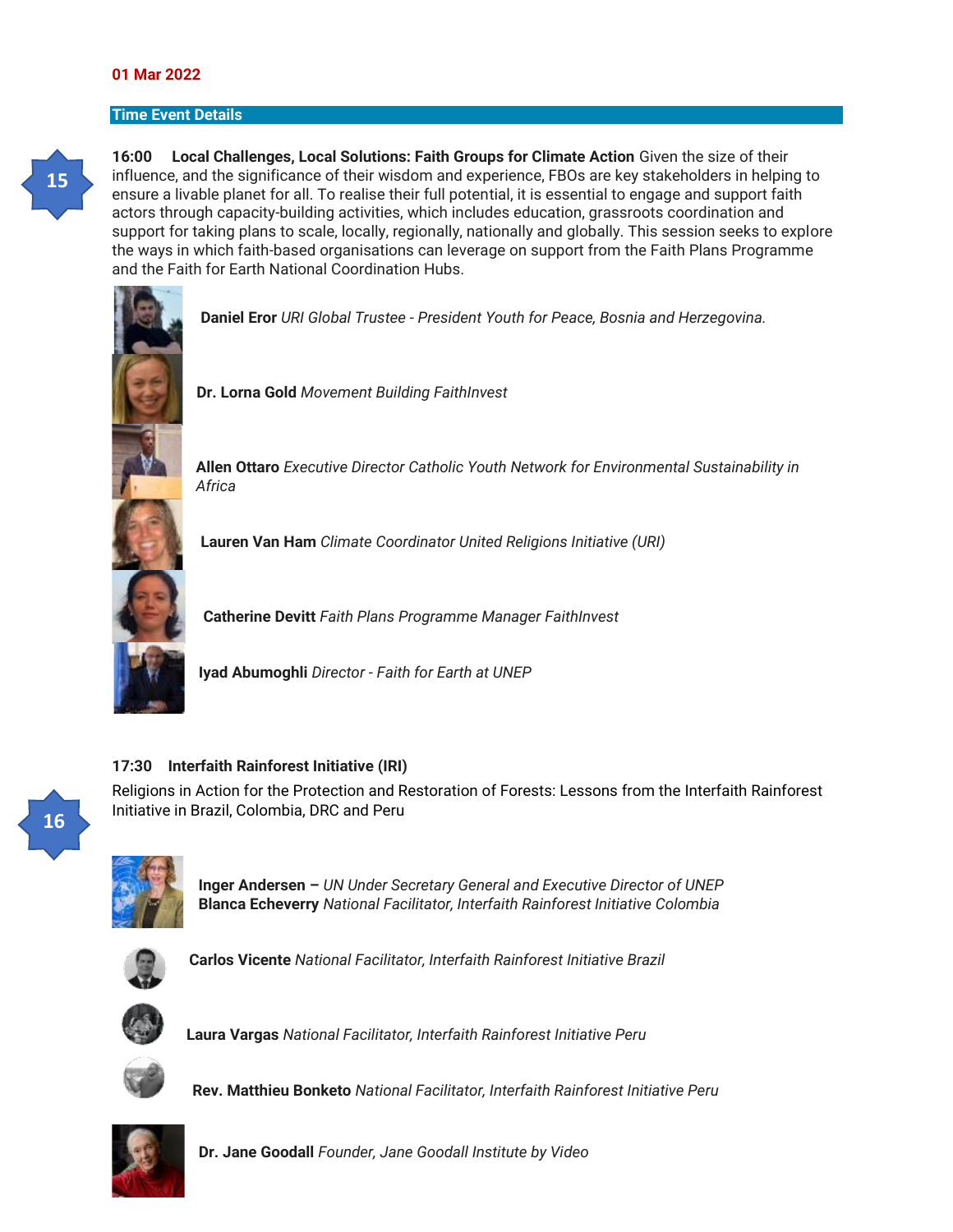

**Siham Drissi** *Program Management Officer, UNEP OR*

**Dr. Charles McNeill** *Senior Policy Advisor, Forests and Climate, UNEP*

**Ambassador Hans Brattskar** *Special Envoy, Ministry of Climate and Environment, Government of Norway*

**Rev. Romi Bencke***General Secretary, National Council of Christian Churches of Brazil (CONIC); Advisory Council member; IRI Brazil (TBC)*

**Monseñor Alfredo Vizcarra***Coordinador of Red Eclesial Panamazónica (REPAM) in Perú; Advisory Council member, IRI Peru (TBC)*

**Bishop Francisco Duque***Anglican Church of Colombia; Advisory Council member, IRI Colombia (TBC)*

**Abbé Donatien Nshole***Secretary General, Conférence Episcopale Nationale du Congo (CENCO); Co-President, IRI DRC (TBC)*

**14:00 Al-Mizan: Covenant for the Earth** Al-Mizan: A Covenant for the Earth presents an Islamic outlook of the environment in a bid to strengthen local, regional, and international actions that combat climate change and other threats to the planet. It is a global endeavor to engage Islamic scholars and Muslim institutions in the development and adoption of this Call.

Al-Mizan - A Covenant for the Earth is a restatement of the principles governing the protection of nature in a form that meets current challenges. It examines the ethics behind the social patterning of human existence and enquires into how they could be brought to life today working in harmony with the heartbeat of the natural world.



**Fazlun Khaled** *Founder of the Islamic Foundation on Ecology and Environmental Studies*



**Dr. Othman Abd-ar-Rahman Llewellyn** *Ecological planner and member of the IUCN World Commissions on Protected Areas and Environmental Law*



**Dr. Ibrahim Özdemir** *Dean of the Faculty of Humanities and Social Sciences - University of Uskudar*



**Prof. Dr. Azizan Baharuddin** *Director Centre for Civilisational Dialogue, University of Malaya and UKM-YSD Chair for Sustainability*

**Kamran Shezad** *Founder of Bahu Trust and Director of the Islamic Foundation on Ecology and Environmental Studies*



**Fadila Grine** *Senior Advisor Islamic Cooperation Youth Forum*

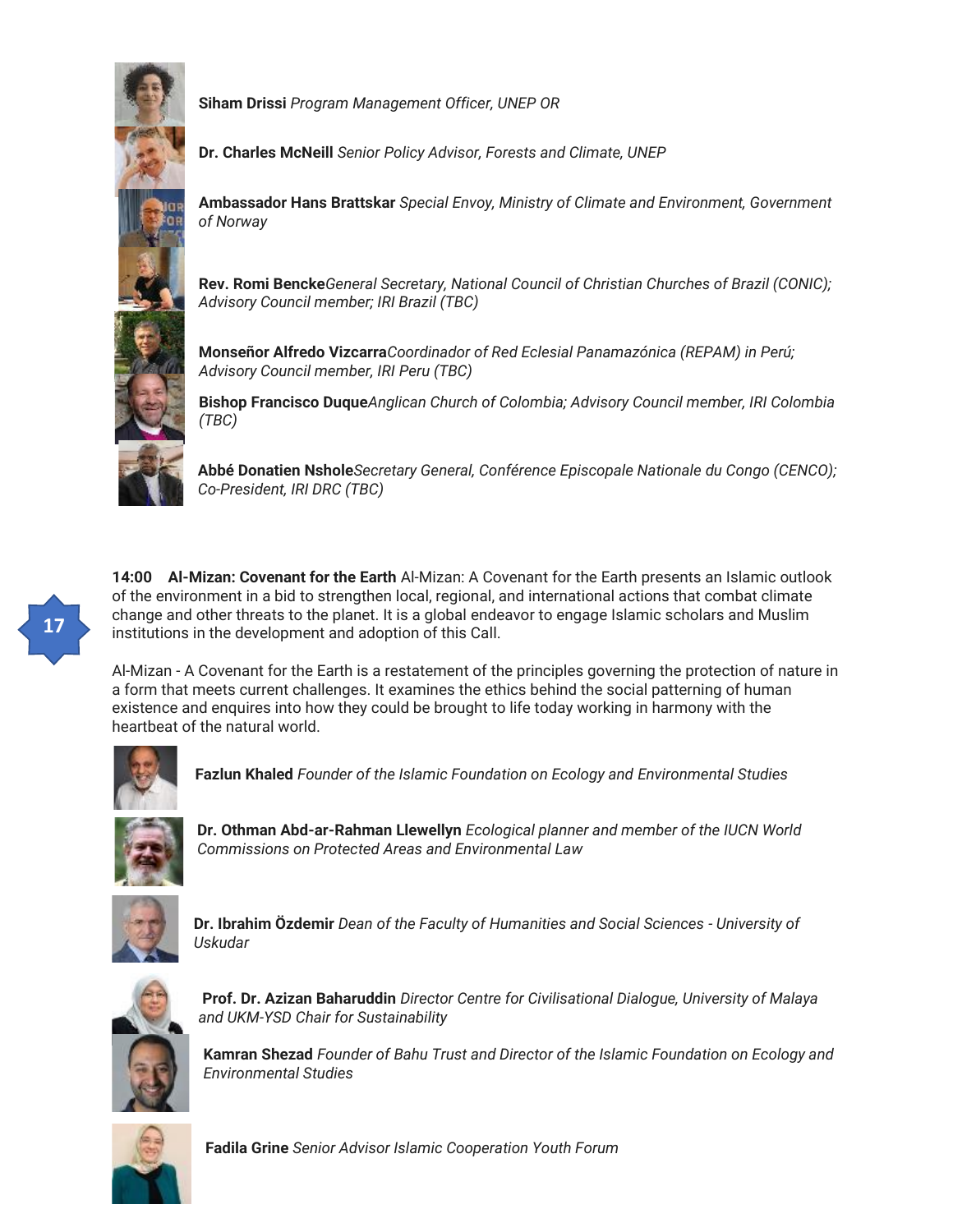### **02 Mar 2022**

#### **Time Event Details**

**10:00 Mindfulness, Faith & Sustainability** The purpose of this session is to provide a space to discuss the interlinkages between how mindfulness can induce individuals and communities to adopt sustainable behaviors, specifically, working towards SDG 12.

This session will also focus on how ideas of mindfulness are already present in many different faiths, and how focusing on meditation, collective prayer, and other mindfulness practices can help address the triple planetary crisis.



**Venerable U. Dhammajiva Maha Thero** *Abbot of Nissarana Vanaya Monastery and Co-Chair of 'Mindfulness for Earth' Initiative*



**Swami Gunatitananda Saraswati** *Resident Swami of Chinmaya Mission of Sri Lanka and Member of 'Mindfulness for Earth' Initiative*



**Venerable Ringu Tulku Rinpoche** *Founder of Bodhicharya International and Co-Chair of 'Mindfulness for Earth' Initiative*



**Dr Tara de Mel** *Co-Founder of Mindful Educators, Sri Lanka and Co-Founder of 'Mindfulness for Earth' Initiative*



**Dr. Kumanga Andrahennadi** *Founder of CALM: Centre for Advanced Learning of Mindfulness and Co-Founder of 'Mindfulness for Earth' Initiative*



**Iyad Abumoghli** *Director of Faith for Earth*

**16:00 Faith and Food: Nature Positive Solutions for a Flourishing World** This discussion should seek to leverage the role of faith actors in addressing major issues across food systems. Naturally, faith actors can't address all the above factors simultaneously, so focus should be on establishing where faith actors can draw upon their comparative advantages to have the most immediate and positive impact, rather than discussing the broader issues.



**19**

**Andrew Schwartz** *Center for Earth Ethics - Moderator of the Session*

**Kelly Moltzen** *Interfaith Public Health Network – IPHN*

**Steve Chiu** *Buddhist Tzu Chi Foundation USA*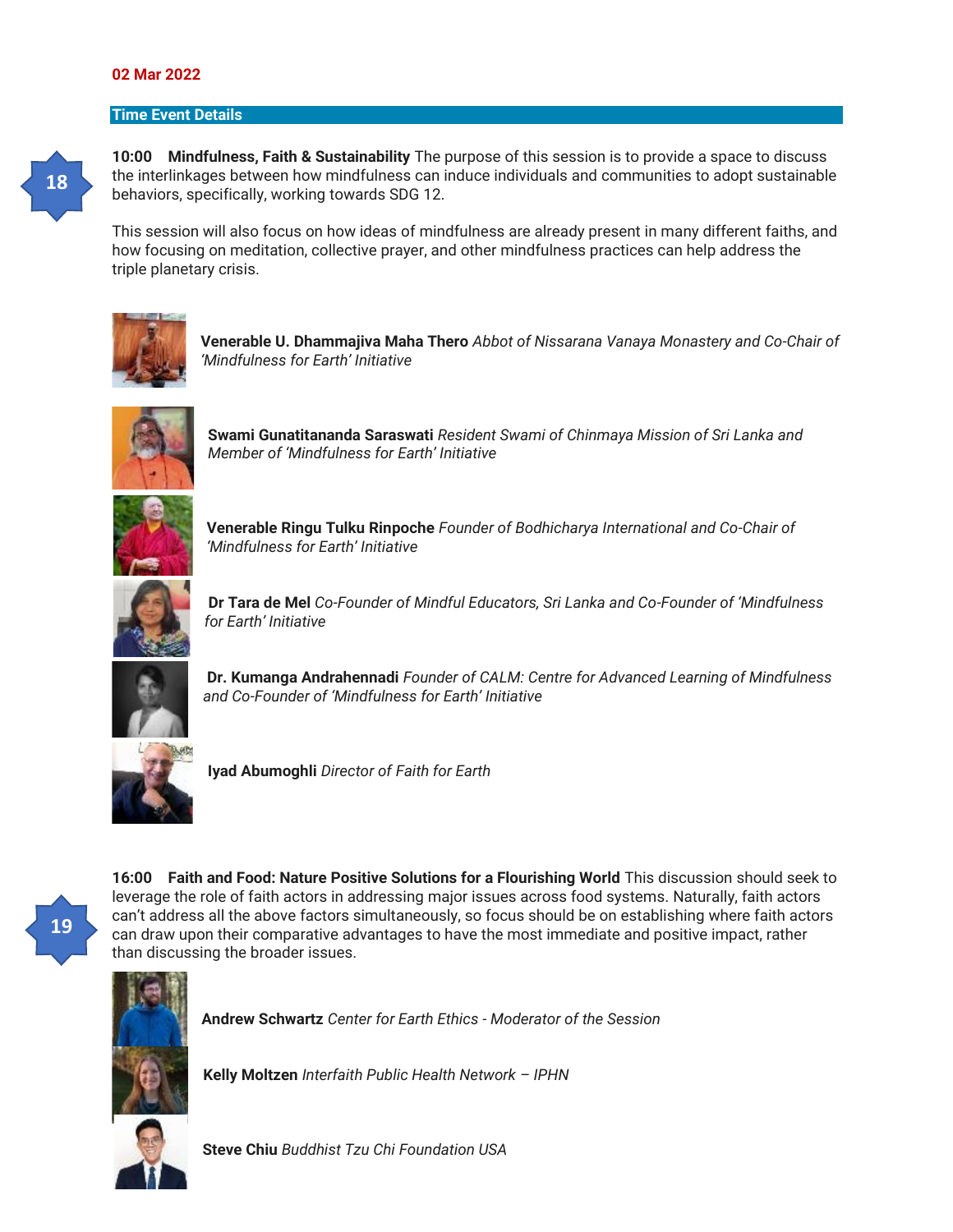

**Lyla June Johnston** *Indigenous Scholar and Artist*



**Dr. Stefanos Fotiou** *UNFSS Coordination Hub*

**Dr. Marium Husain** *Islamic Medical Association of North America – IMANA*



**Dr. Cristina Tirado** *International Fund for Agricultural Development – IFAD*



**James Lomax** *United Nations Environment Programme*



**14:00 The Power of Religious/Faith Partnerships to Safeguard Nature: PaRD a case in point** The International Partnership on Religion and Sustainable Development (PaRD), established in 2016, brings together partners from all over the world in order to harness the positive impact of religion and values in sustainable development and humanitarian assistance. Membership in PaRD is voluntary and currently comprises of 135 organisations bringing diverse perspectives and expertise. Membership is open to all governmental and intergovernmental entities, civil society and nongovernmental organisations such as religious and value-driven organisations, secular NGOs, community initiatives, foundations, academic institutions and other relevant development organisations.



**Archbishop Prof. Dr. theol. Dr. phil. Thomas Schirrmacher, PhD, DD** *Secretary General WEA*

**Dinesh Suna,** Coordinator of the Ecumenical Water Network (EWN) at WCC, PaRD WECARE Co-lead



**Joan Okitoi-Heisig,** Project Manager, WEA Sustainability Center, PaRD WECARE Co-lead

**Peter Prove,** Director, CCIA, WCC, Chair of PaRD

**Jean Duff,** President, Partnership for Faith and Development

**Katherine Marshall,** Berkley Center for Religion, Peace, and World Affairs



**Husna Ahmad,** CEO of Global One 2015

**Sadhvi Bhagawati Saraswati,** Secretary General, GIWA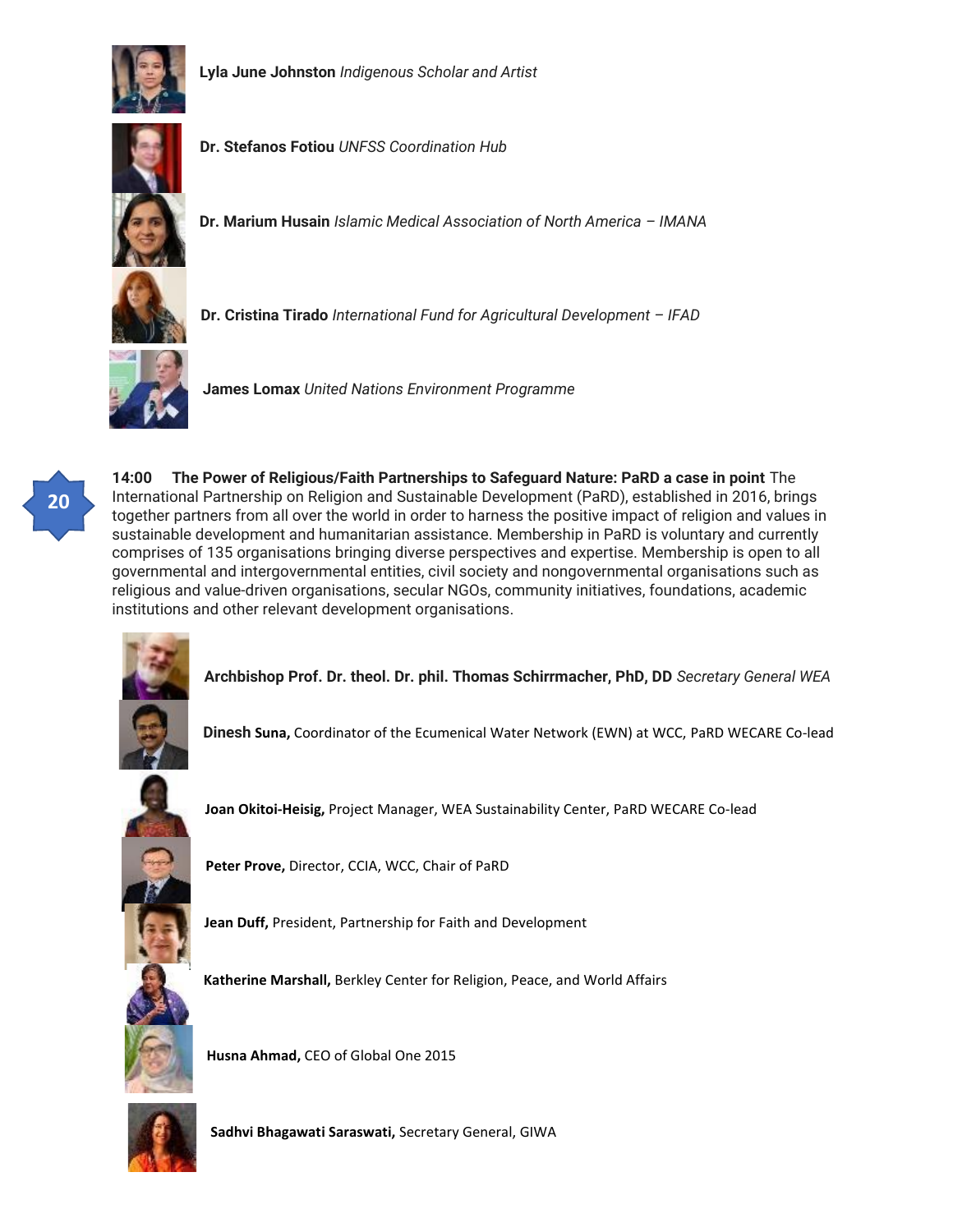### **03 Mar 2022**

### **Time Event Details**

**14:00 Faith – the Solution to Pollution?** This session will introduce the purpose and efforts of the Multifaith Action Group on Pollution, focusing on sharing knowledge, exchanging experiences, and promoting good practices. It will serve to mobilize engagement between and among Faith-Based-Organizations and encourage interfaith collaboration in tackling pollution and waste issues.



**21**

**Rt. Rev. Dr. Malayil Sabu Koshy Cherian,** Bishop, Church of South India



**Luyanda Hlatshwayo,** African Reclaimers Organisation



**Rabbi Ed Rosenthal,** Founder, Tikkun HaYam



**Shayna Cohen,** Community and Expansion Director, Tikkun HaYam



**Mari Williams,** Senior Policy Adviser, Tearfund



**Parthaa Bosu**, Lead Advisor India, Environmental Defense Fund



**Emina Frljak** - Educational Programmes Coordinator, Youth for Peace



**10:00 Faith in Action: Only One Earth** All religions, faith traditions and spiritual teachings guide us to care for the bountiful creation of the nature, living simply, and preventing the generation of waste. In line with the 2022 World Environment Day theme, 'Only One Earth' and building on the saga of the initiatives that Faith for Earth Councilors in India, began last year this session aims to highlight the indisputable fact that the time is Now to bring about a transformative change. It is time to live sustainably in harmony with nature and bring about the choices that create a positive impact on the environment we live in. Choices that can be influenced by spiritual guidance at an individual level and community level. This dialogue seeks to highlight the knowledge resources that individuals and communities at the local level can use to alter their choices and address global problems like pollution, desertification, and climate change. The engagement also seeks to provide a call to action to strengthen the movement of living in harmony with nature, translate our values and spiritual teachings into action, empower the youth to make sustainable choices and support local initiatives. It aims to strengthen the fabric of interfaith relations at



**Hon. Mr. Atul Bagai** *Head of UNEP India Office*



**Hon. Shri Gauranga Das Ji** *ISKCON Governing Body Commissioner (GBC) and Director, Govardhan Eco Village*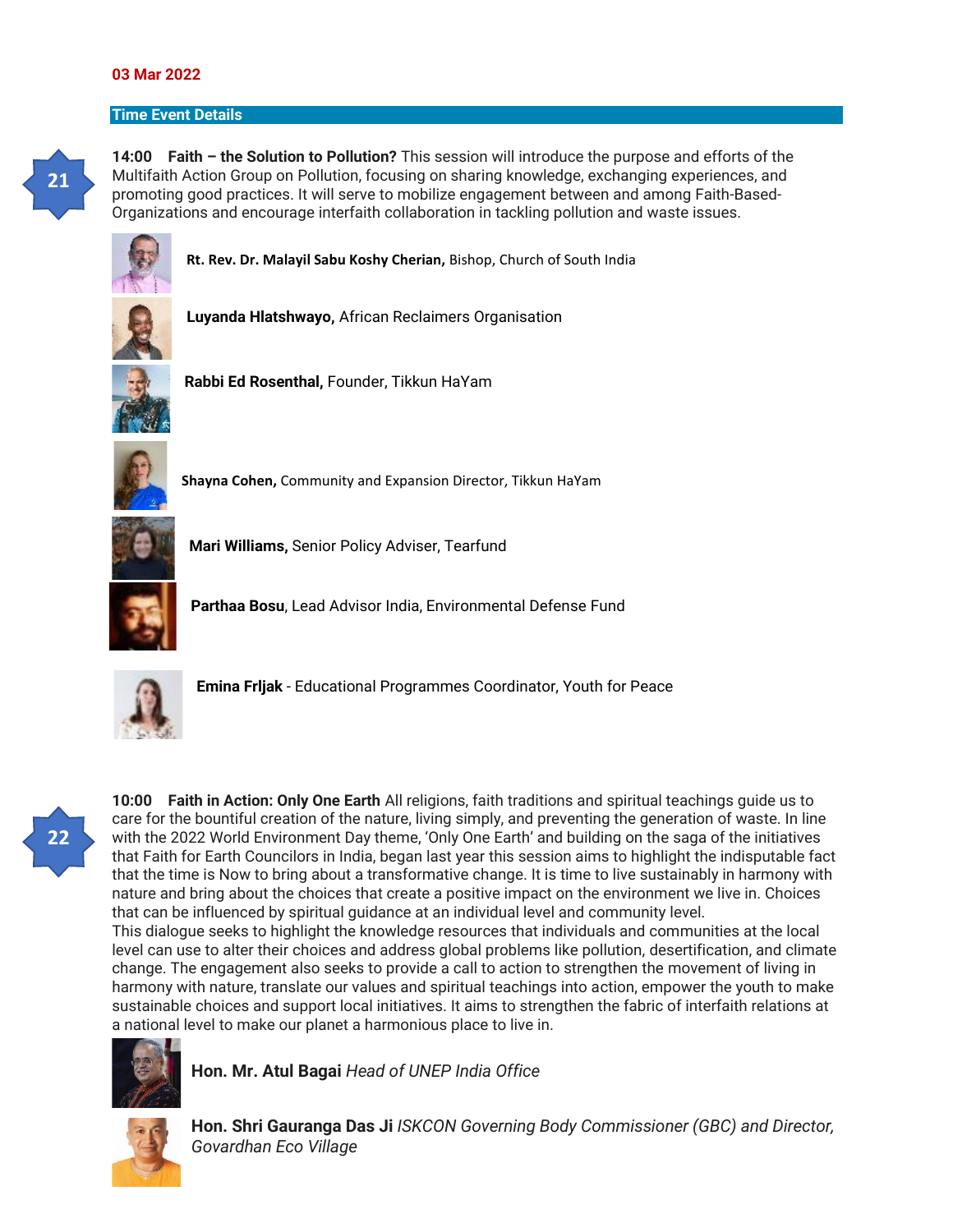

**Shri Pinaki Dasgupta** *Secretary - Shristi Cooperation Circle, United Religions Initiative*



**Ms Kamna Swami** *Senior Technical Advisor and Project Coordinator Deutsche Gesellschaft für Internationale Zusammenarbeit (GIZ) GmbH*



**Hon. Pujya Sister BK Shivani ji** *Director for Europe and Middle East of Brahma Kumaris World Spiritual University (BKWSU) and Brahma Kumaris NGO Representative to the United Nations, Geneva*



**Hon. Shri Yuri Jain ji** *Isha Foundation Former Global Vice President, Unilever*



**Shri Vipul Shah** *Shrimad Rajchandra Mission Dharampur, COO, Reliance Petrochemical Industries*



**Hon. Shri Swami Dipankar Ji** *Founder and Chairman Dipankar Dhyan Foundation*



**Hon. Ms. Mamta Bishnoi** *Project Coordinator for Bishnoi community*



**Hon. Dr Mathew Koshy Punnackad** *Hon. Director CSI Synod Department of Ecological Concerns, Church of South India*



**Hon. Dr. AK Merchant** *General Secretary Temple of Understanding India Foundation; National Trustee cum Secretary, Lotus Temple & Bahá'í Community of India*



**Hon. Shri Bhayva Shrivastava** *Head, Religion World*



**Atmarpit Vidhiji** *Senior Renunciate and Executive Committee on Environment, Shrimad Rajchandra Mission, Dharampur*



**Mary Pat Fisher** *Gobind Sadan*



**Hon. Haji Syed Salman Chishty Ji** *Chairman, Chishty Foundation, Ajmer Sharif*



**Subhi Dhupar** *UNEP India*



**Tanya Sablok** *URI North India*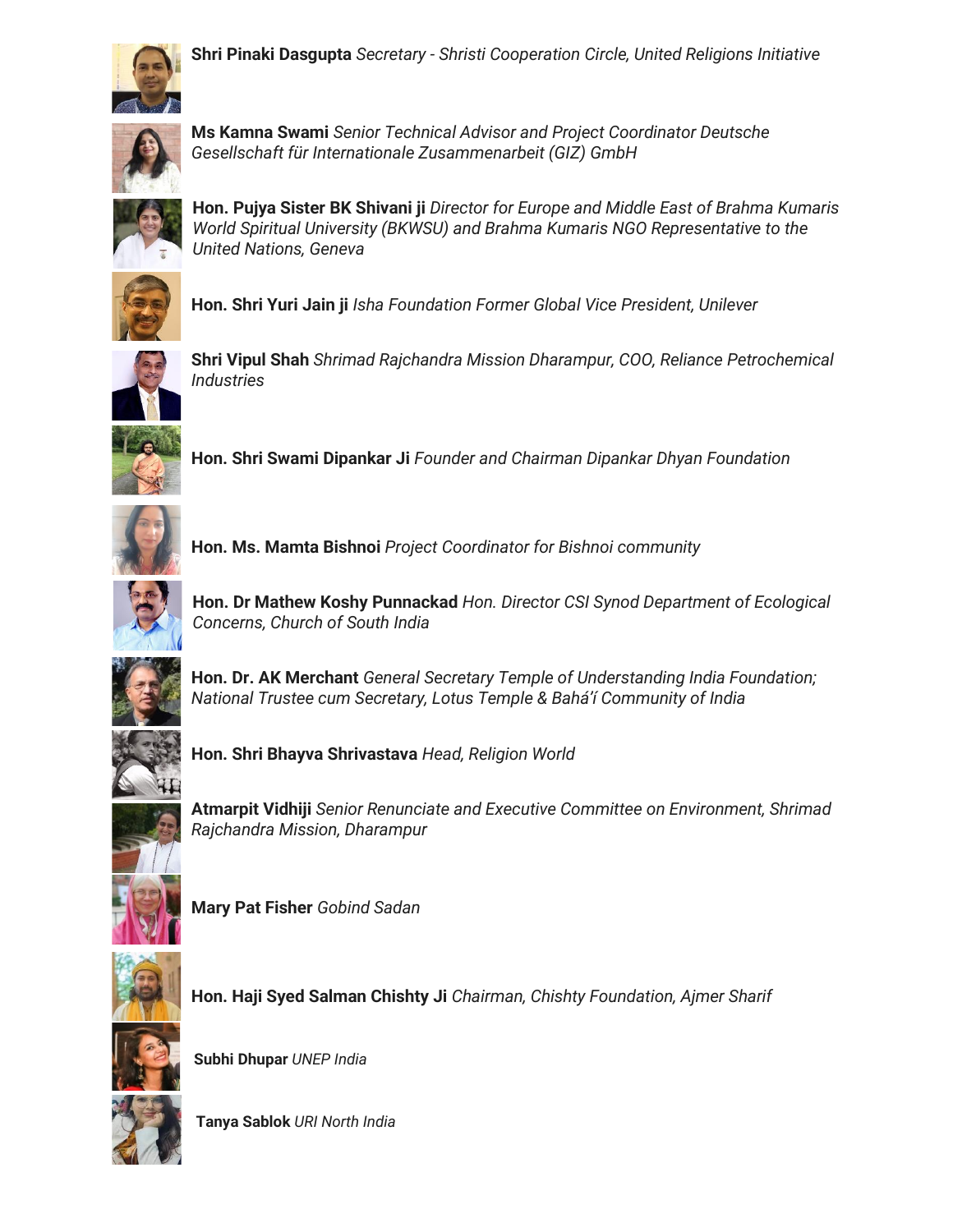

# **14:00 Faith for Earth Youth Coalition**

Council of the Youth: Composed of young faith leaders as well as leaders of youth movements advocating for the protection of the Earth. The Council of Youth is a platform to mobilize young people as global ambassadors on Faith for Earth across the Coalition and beyond. Participating young leaders will learn how to address environmental degradation and climate change at the local level and will encourage innovation, mobilize actions, especially focusing on the local level. The Council of Youth aims to promote an understanding of the connection between faith principles and environmental issues among young people. The Council of the Youth has Regional and Local sub-councils. Their task is to mobilize youth on the ground and implement Coalition projects and activities in local faith communities.



**Shantanu Mandal** *Youth representative of the Brahma Kumaris to UN Environment Program Major Group for Children and Youth. Thematic Facilitator - Faith-Based Engagement*

**Alphonce Munyao Muia** *Faith and Environment Thematic Facilitator in the UNEP Children and Youth Major Group Global Steering Committee & Catholic Youth Network for Environmental Sustainability*



**Nicholas Pande** *Team lead – Environmental Stewardship & Disaster Resilience Affiliation: Council of Anglican Provinces of Africa*



**Erasto Richard Magamba** *Acting Youth Coordinator of the Diocese of Kampala, Commonwealth Youth Parliamentarian, and Climate Justice & Human Rights Activist Affiliation: The Diocese of Kampala*



**Kehkashan Basu** *Founder of Green Hope and Trustee at Parliament of World's Religions*



**Dr. Bernd Hirschberger** *European Co-President of FIMCAP, The International Federation of Catholic Parochial Youth Movements (FIMCAP)*

**Fadila Grine** *Senior Advisor Islamic Cooperation Youth Forum*



**Abdullahi Abdi Mohamed** *Chair Person of the Somali Youth Development Foundation*



**Carrick Reddin** *Project Manager for the Faith and Sustainability Initiative (WRI) World Resources Institute*



**Daniel del Valle Blanco** *Political and Youth Advisor - Mission of the Sovereign Order of Malta to the United Nations*



**Lejla Hasandedic-Dapo** *URI Europe CC Liaison Officer Affiliation: United Religions Initiative*

**Francisca Ziniel** *Representative Affiliation: Catholic Youth Network for Environmental Sustainability in Africa (CYNESA)*